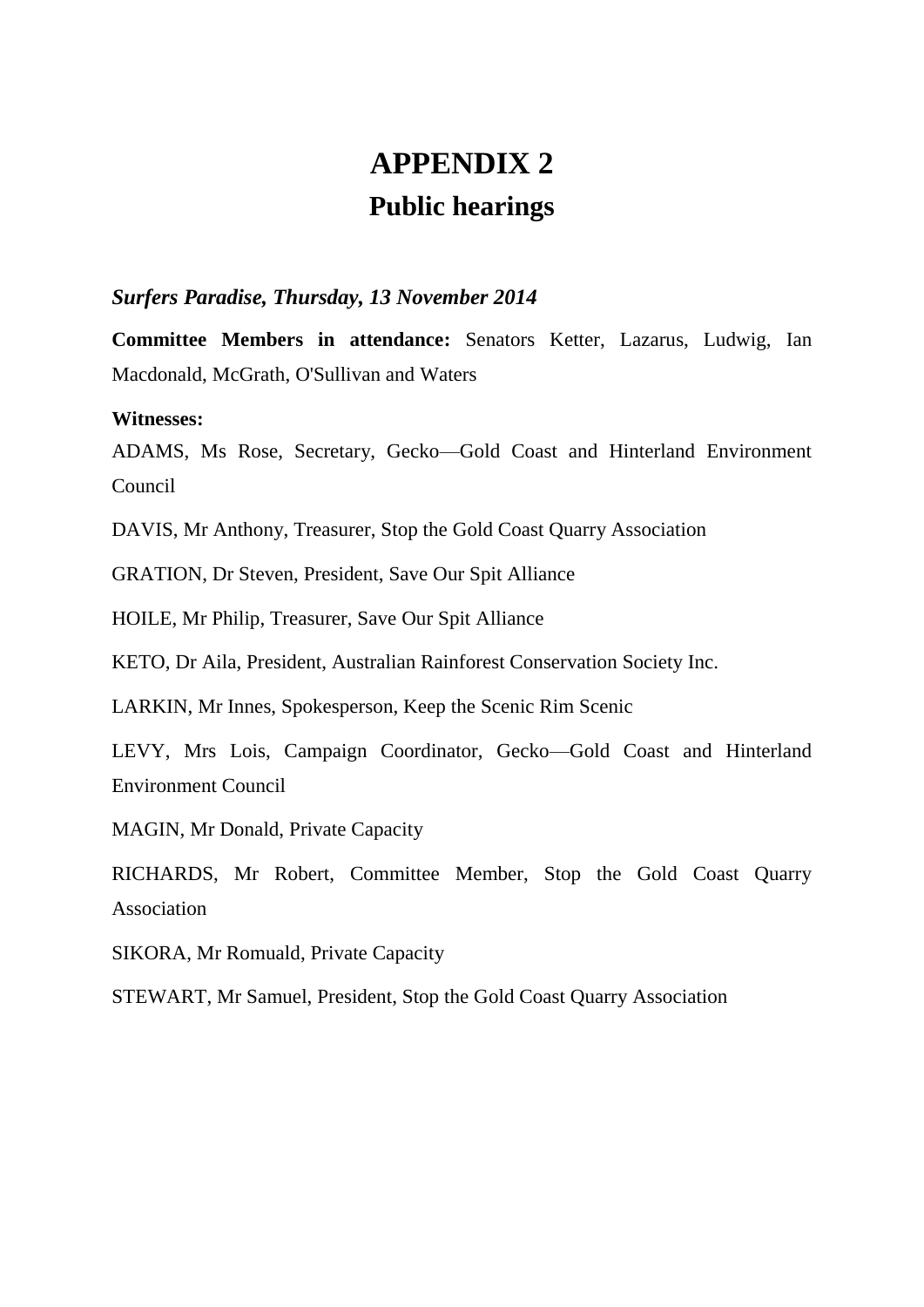# *Brisbane, Wednesday, 21 November 2014*

**Committee Members in attendance:** Senators Canavan, Conroy, Ketter, Lazarus, Ludwig, Ian Macdonald, McGrath, O'Sullivan and Waters

# **Witnesses:**

HUTTON, Mr Peter, President, Lock the Gate Alliance

KEARNEY, Ms Ged, President, Australian Council of Trade Unions

MARTIN, Mr John, Research and Policy Officer, Queensland Council of Unions

PASCOE, Mrs Heather, Private capacity

WOODS, Ms Georgina, Policy Coordinator, Lock the Gate Alliance

# *Brisbane, Wednesday, 28 November 2014*

**Committee Members in attendance:** Senators Canavan, Ketter, Lazarus, Ludwig, Ian Macdonald, McGrath and Waters

#### **Witnesses:**

BATES, Mr Kevin, President, Queensland Teachers' Union

DAVIS, Dr Chris, Private capacity

MARSH, Ms Simone, Private capacity

McCALLUM, Mr Lance, National Policy Officer, Electrical Trades Union of Australia

ROY, Mrs Kimberley, Research Officer, Queensland Teachers' Union

SIMPSON, Mr Peter, State Secretary, Electrical Trades Division, Communications Electrical Plumbing Union

TRAILL, Mr Stuart, Electricity Supply Industry Coordinator, Electrical Trades Union of Australia

WELLINGTON, Mr Peter William, Member for Nicklin, Queensland Parliament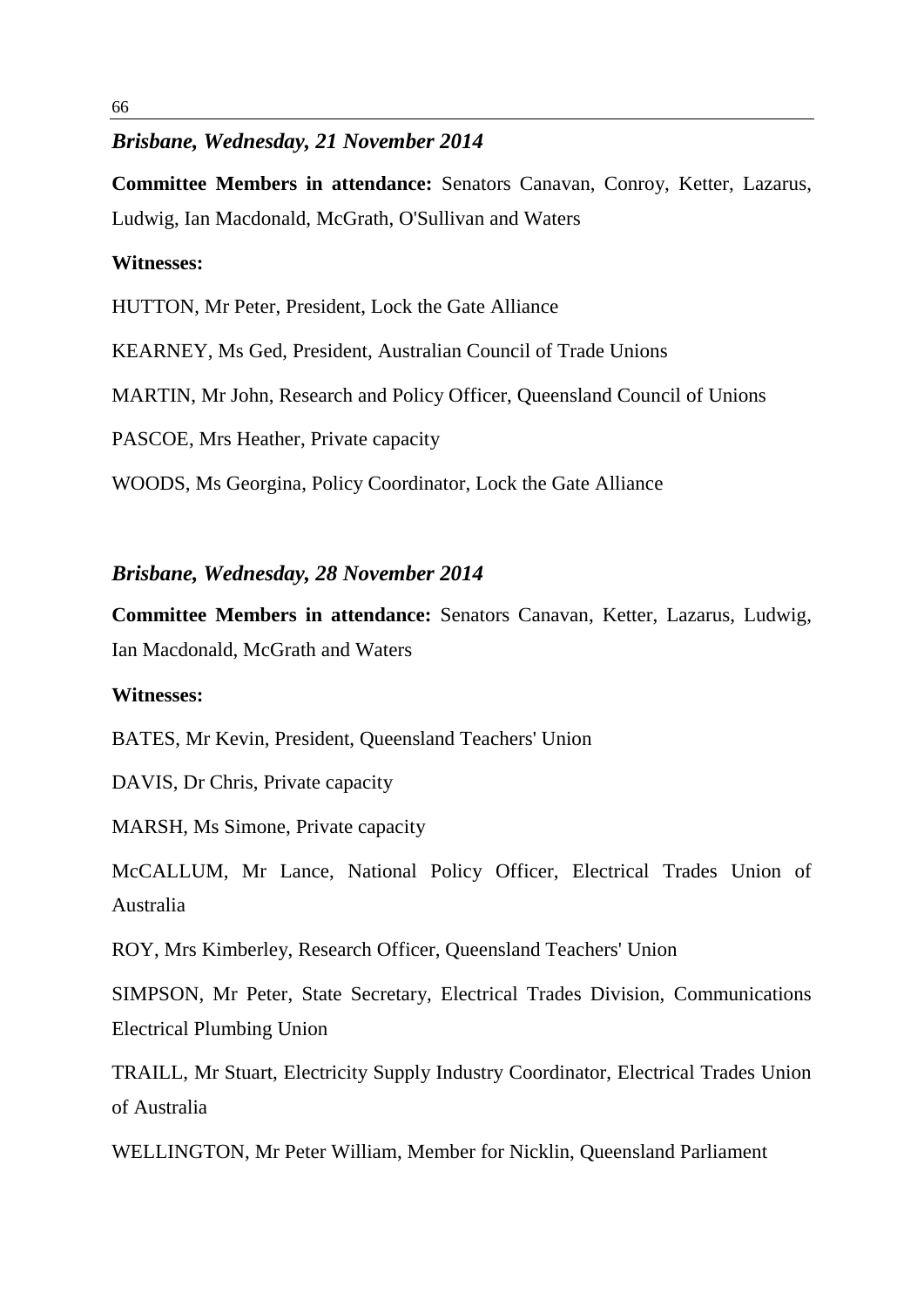# *Brisbane, Wednesday, 4 February 2015*

**Committee Members in attendance: S**enators Ketter, Lazarus, Ludwig and Waters **Witnesses:**

ANDERSON, Dr Robert, OAM, Quandamooka Yoolooburrabee Aboriginal Corporation

CAMPBELL, Mr Roderick, Director of Research, The Australia Institute

CONNORS, Dr Libby, Spokesperson, Save the Reef

COSTELLO, Mr Cameron, Chief Executive Officer, Quandamooka Yoolooburrabee Aboriginal Corporation

HOOBIN, Mr James (Sean), Policy Manager, Freshwater, World Wildlife Fund

JEREMIJENKO, Dr Andrew, Scientific Adviser, Save the Reef

McGRATH, Dr Chris, Private capacity

WISHART, Ms Felicity, Manager, Great Barrier Reef Campaign, Australian Marine Conservation Society

*Cairns, Thursday, 5 February 2015*

**Committee Members in attendance:** Senators Ketter, Lazarus, Ludwig and Waters **Witnesses:**

CASTLEY-WRIGHT, Mr Noel, Private capacity

JULIEN, Mrs Patricia, Research Analyst, Mackay Conservation Group Inc.

MATHEWS, Mr Brynn, Treasurer, Management Committee, Environmental Defenders Office of Northern Queensland

PICONE, Mr Andrew, Northern Australia Program Officer, Australian Conservation Foundation

ZIEHRL, Ms Angelika, Director, Cairns and Far North Environment Centre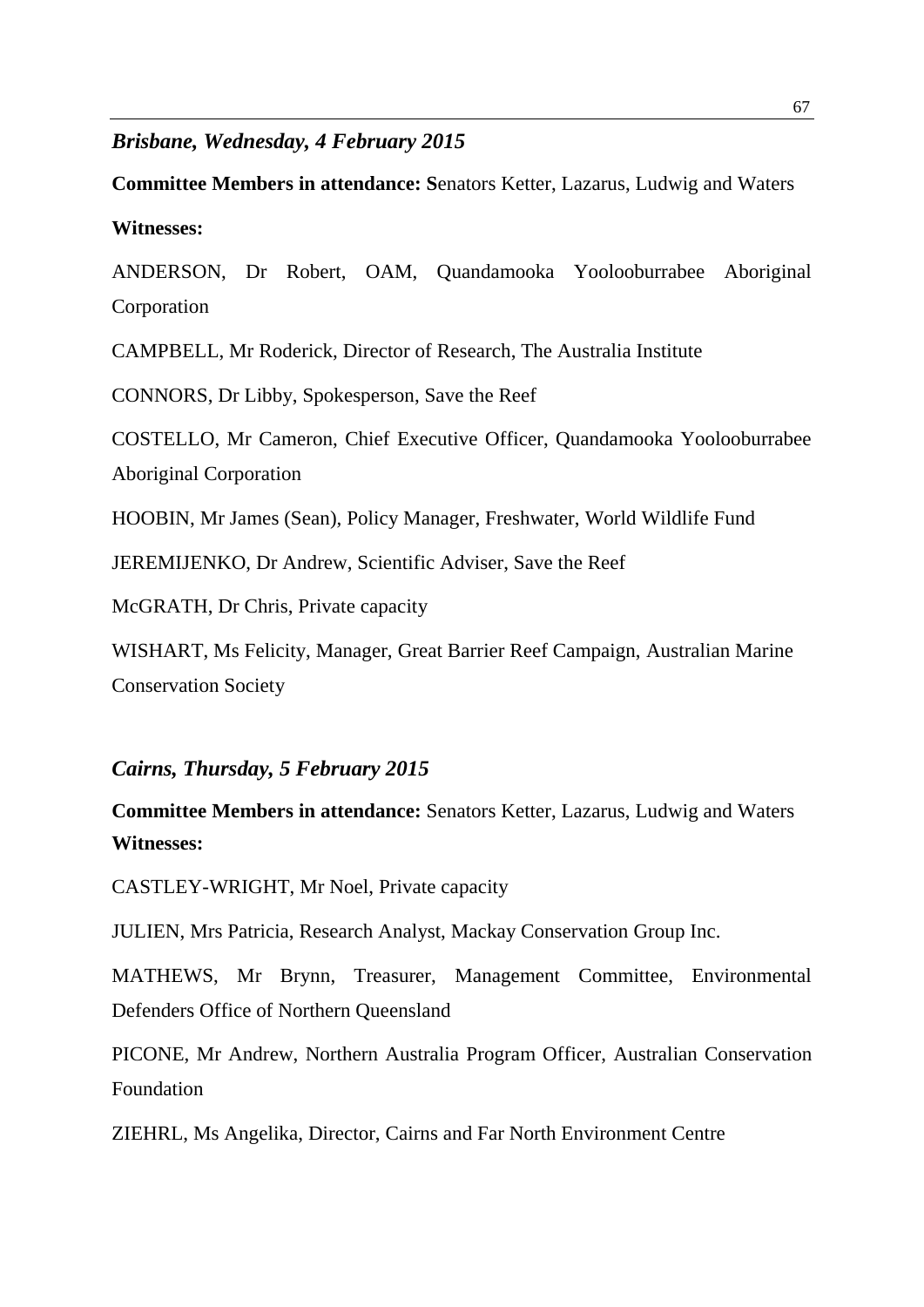# *Toowoomba, Thursday, 19 February 2015*

# **Committee Members in attendance:** Senators Ketter, Lazarus, Ludwig and Waters

# **Witnesses:**

BENDER, Mr George, Private Capacity

BENDER, Mrs Pamela, Private Capacity

BEUTEL, Mr Glenn, Private Capacity

BRIDLE, Mrs Anne, Committee Member, Basin Sustainability Alliance

COPELAND, Dr Mark, Executive Officer, Social Justice Commission, Catholic Diocese of Toowoomba

DAGLISH, Mr Luke, Wildlife Preservation Society of Queensland (Bayside Branch) Inc.

DAHLHEIMER, Mr William, Private capacity

DAHLHEIMER, Mrs Lynette, Private capacity

DANNEVIG, Mr Colin, Secretary, Rosewood District Protection Organisation Inc.

HAMMOND, Ms Glennis, Private Capacity

HILL, Mr Joseph, Private Capacity

HILL, Mrs Jennifer, Private Capacity

JENKYN, Mr Fredrick John, Private capacity

KANE, Mr Michael, Campaign Director, Clean Air Queensland

KEOGH, Mr David, President, Wildlife Preservation Society of Queensland (Logan Branch) Inc.

LAFFY, Mrs Veronica, Private capacity

LAWS, Dr Nicki, Secretary, Oakey Coal Action Alliance

LUCKE, Mr Alec, Research and Communications Officer, East End Mine Action Group Inc.